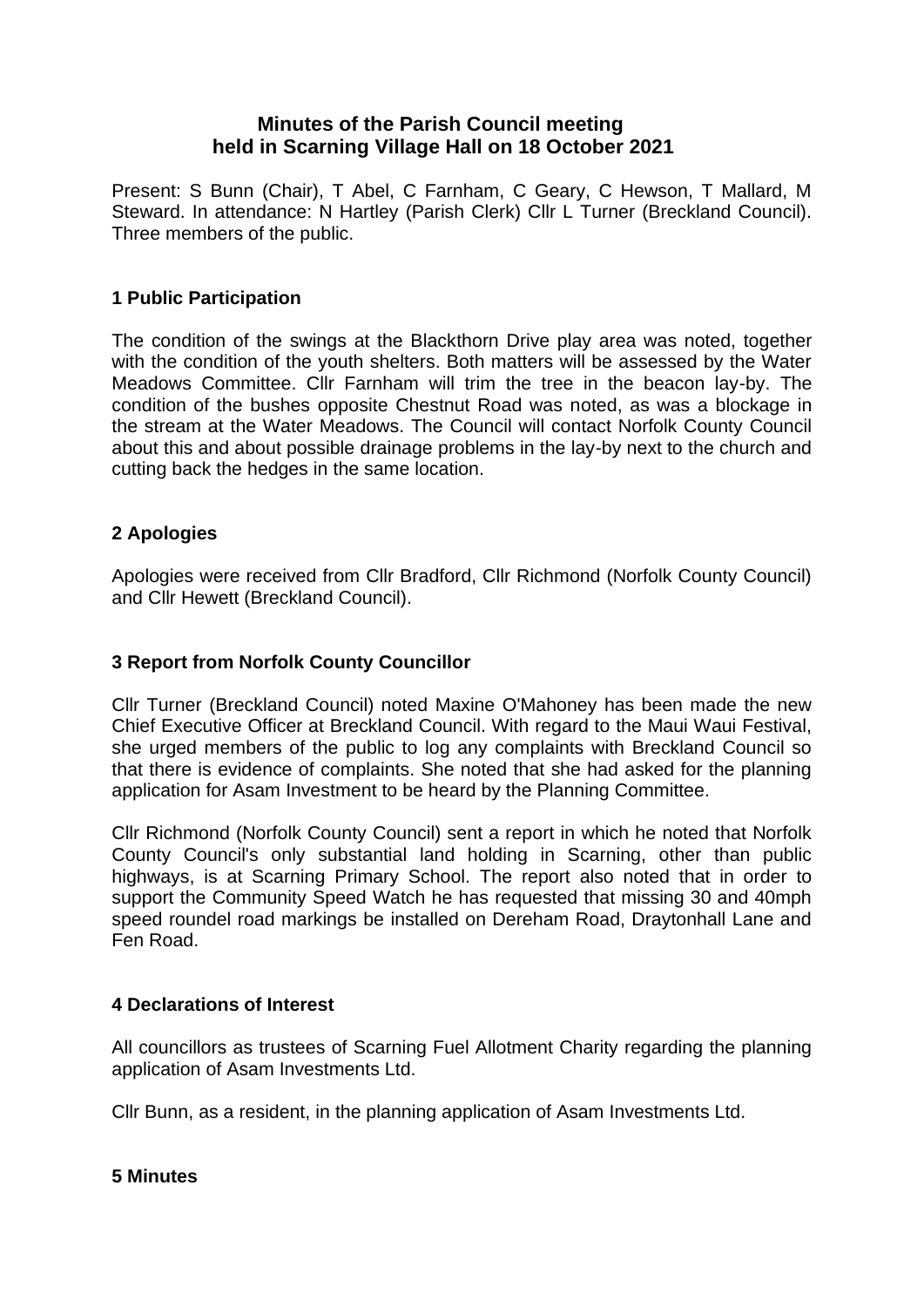It was **RESOLVED** to approve and sign the minutes of the meeting held on 20 September 2021 as a true and accurate record.

#### **6 Matters Arising**

None.

## **7 Planning**

7.1 Applications considered

Asam Investments Ltd, 3 Scarning Fen 3PL/2021/1260/F Erection of dwelling - Proposal changed by the applicant to a detached dwelling

The Council objected on the basis of overdevelopment of the site, problems with drainage (one drain is by a neighbour's fence), concerns about potential flooding to neighbours' properties and that there is no parking. It was noted that the original application was for one dwelling. The Council also questioned the quality of the work on the current property for which planning permission has already been granted.

Scarning Grange, Dereham Road 3PL/2021/1330/F Change of use of land to garden, relocation of tennis court with timber pavilion building. Proposed extension to building to form drive through/porch No objection

Scarning Grange, Dereham Road 3PL/2021/1331/LB Change of use of land to garden, relocation of tennis court with timber pavilion building. Proposed extension to building to form drive through/porch Listed Building Consent No objection

Chestnut Lodge, Dereham Road 3PL/2021/1064/F The conversion of barn and part of dwelling to provide two dwellings, inc rear extensions. And cart lodge to be converted to provide further accommodation in association with existing dwelling, together with infill extension between dwelling and cart lodge, including new access Amendment Turning head added No objection

It was asked whether permission had been given for the child minding service sign outside Hope Springs on Dereham Road. Concerns were raised about the possible amount of traffic in and out of the property, and whether the property needed planning permission for change of use.

#### **8 Finance**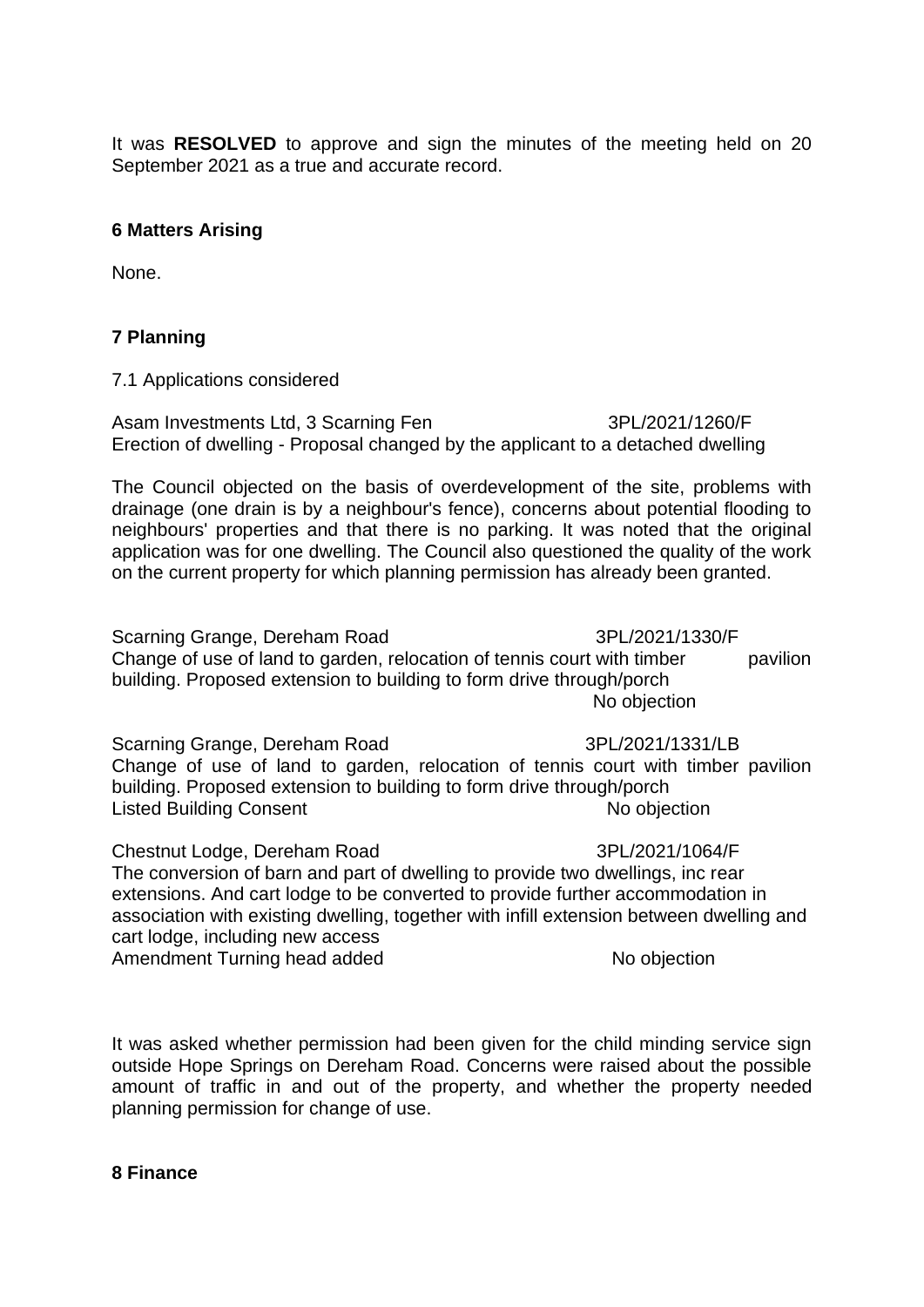8.1 It was **RESOLVED** to approve the following payments in accordance with the Budget:-

N Hartley, clerk's salary, £729.65 SCS Accounting, payroll services, £18 Lights4Fun, replacement lights for Christmas tree, £87 Scarning Playing Field Committee, maintenance grant, £3,600 T T Jones Electrical Ltd, street light maintenance, £57.78 Scarning Parochial Church Council, refreshments from litter pick, £37.25 N Hartley, reimbursement of the difference between the cost of a new photocopier and refund on the old photocopier, £40.50 N Hartley, reimbursement for cost of repairs to parish laptop, £60 TOP Garden Services, grasscutting in churchyard (Aug), £270 (Section 137) TOP Garden Services, verge cutting & meadows (Aug), £796.50 TOP Garden Services, grasscutting in churchyard (Sept), £180 (Section 137)TOP Garden Services, verge cutting & meadows (Sept), £531 D Bracey, play area safety report (Blackthorn Drive) and Accessibility reports for Blackthorn Drive play areas and Shipdham Lane playing field, £456 Earth Anchors Ltd, litter bin for Blackthorn Drive play area, £249.54 Eon, unmetered supplies for street lights, £228.60

8.2 The following payments had been received:-

Norfolk County Council, Parish Partnership Scheme payment toward new bus shelter on Dereham Road, £1,766.70 Breckland Council, balance of Precept, £19,000 A Buckingham, rent re former Broadway Allotment site, £311.14

# **9 Clerk's Report**

The meeting received the clerk's report.

## **10 Budget Committee**

It was **RESOLVED** to appoint Cllr Geary to the Budget Committee.

## **11 Play Safety Report for Blackthorn Drive Play Area**

It was **RESOLVED** to carry out the works recommended in the safety report. The work to be carried out by NGF Play Ltd.

## **12 Accessibility reports for Blackthorn Drive play area & Shipdham Lane Playing Field**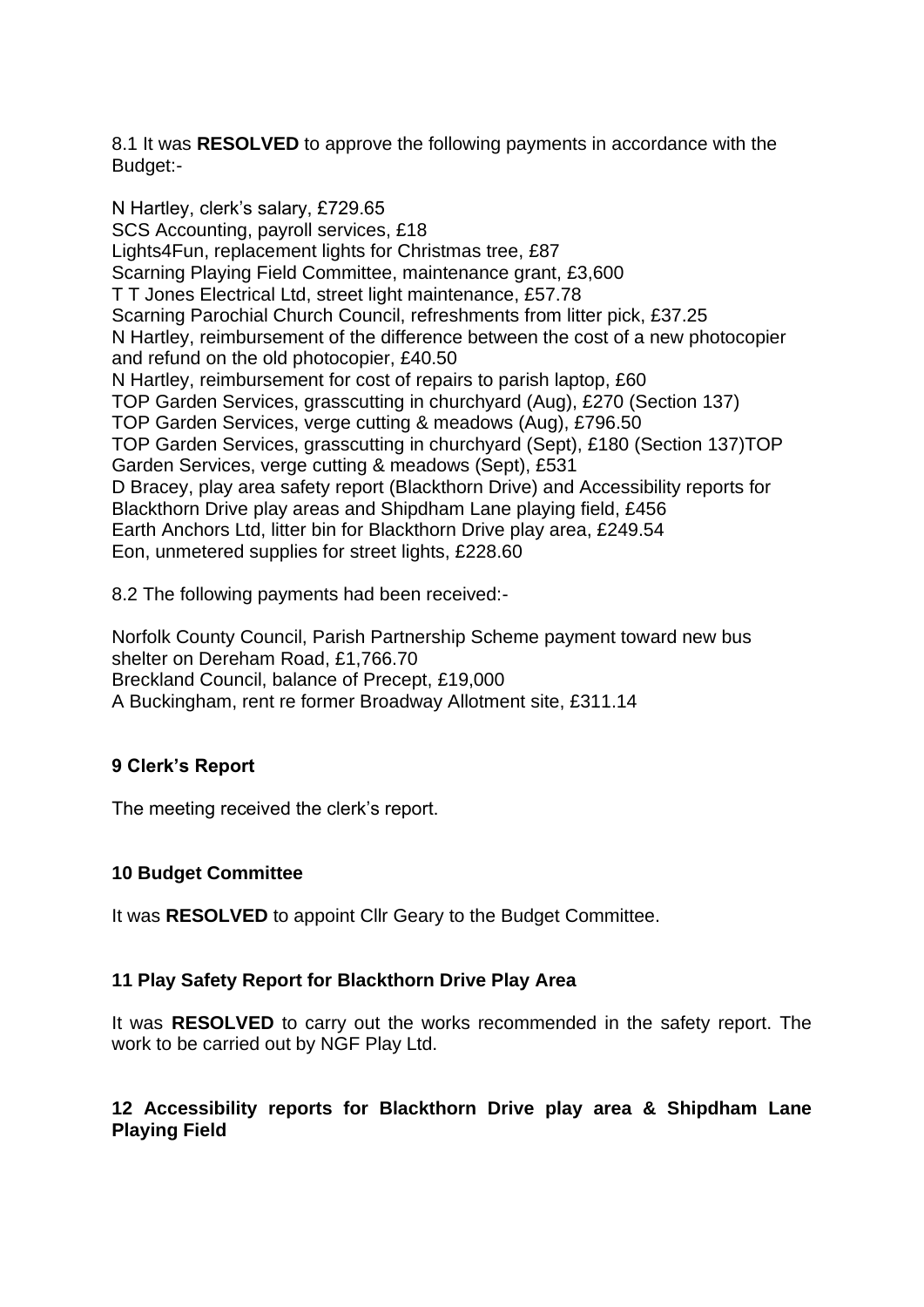There were no major issues arising from the Accessibility reports for either playing field. The conclusion is that the Parish Council is providing equipment that can be used by disabled and disadvantaged users. The access is good for most users. One recommendation at the Blackthorn Drive play area is that, if the swings are changed, to replace one of them with a basket swing that can be used by all ages and the disabled.

# **13 Outdoor Table Tennis Table**

This was held to the November meeting.

# **14 Charitable Donations**

It was **RESOLVED** to make the following donations:-

Age UK, £100 (Section 137) Big C, £100 (Section 137) Dereham Cancer Care, £100 (Section 137) East Anglian Air Ambulance, £100 (Section 137) East Anglian Children's Hospice, charitable donation, £100 (Section 137) Norfolk Accident Rescue, £100 (Section 137) Priscilla Bacon Lodge, £100 (Section 137) Revitalise, £100 (Section 137) Dereham Meeting Point, £150 (Section 137) Norfolk Citizens Advice, £150

## **15 Street Light Maintenance Contractor**

The Council received quotes from two companies. It was **RESOLVED** to re-appoint T T Jones Electrical Ltd for a three year contract.

## **16 Bright Ideas for Scarning**

The Council made an initial assessment of the results of the Bright Ideas for Scarning event. It was **RESOLVED** to write to Breckland Council to see if the Council can seed an area/s with wild flowers and also to write to Scarning Church. The Council will apply for a Green grant and will look to seed areas with wild flowers on the former Broadway Allotment site. Cllr Hewson will look into whether the Playing Field Committee will agree to an area/s of wild flowers. It was **RESOLVED** to request Deer Warning signs at the entrance to the older part of the village near the church lay-by. The Council will consider other ideas at its next meeting/s.

## **17 Defibrillator/First Aid course**